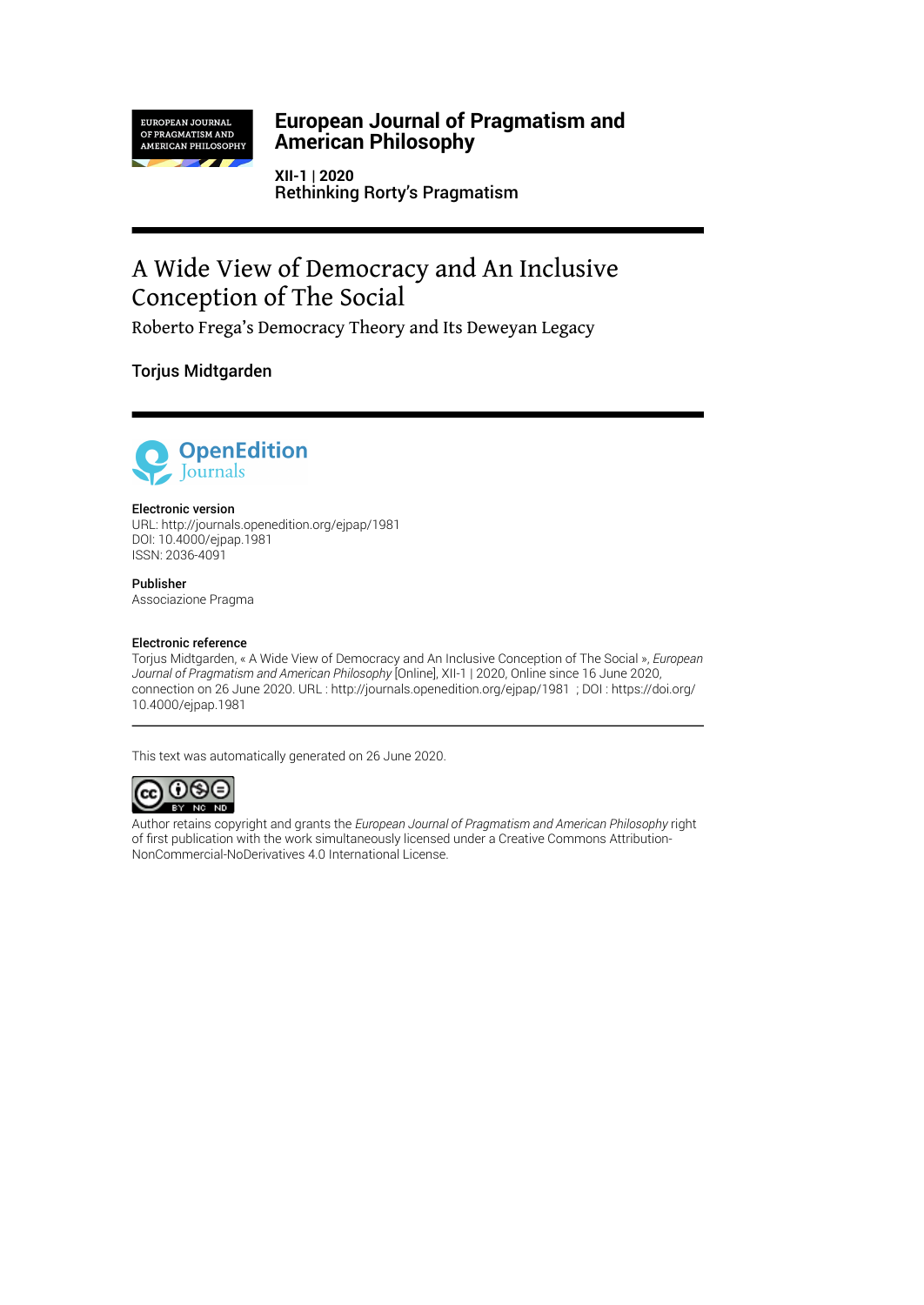# A Wide View of Democracy and An Inclusive Conception of The Social

Roberto Frega's Democracy Theory and Its Deweyan Legacy

Torjus Midtgarden

### 1. Introduction

1 Perspectives and resources from John Dewey and other classical pragmatists have been applied in contemporary political philosophy for some time. Yet Roberto Frega's *Pragmatism and the Wide View of Democracy* (2019) is to date the most comprehensive and ambitious attempt to draw on several such resources and to develop them within a systematic account of democracy. Frega not only applies Dewey's seminal conception of the public but also ontological perspectives drawn from Dewey and other pragmatists. Frega's book is a major achievement that deserves to be seriously considered and extensively discussed by everyone who thinks classical pragmatism has something to offer political philosophy. In this paper, however, I will only consider certain aspects of Frega's project that concern his use and development of resources from Dewey. Firstly, I consider how Frega updates and develops Dewey's wide conception of democracy. While Dewey famously explores the idea of democracy as a social ideal to be applied across institutional contexts, Frega develops a normative concept of democracy which is sociologically informed by social interactionism, construed broadly as encompassing classical sources, such as Dewey, George Herbert Mead and the Chicago school of sociology, as well as the more recent contributions of Ervin Goffman and Harold Garfinkel. Frega's approach follows Dewey in providing an account of democracy through considering immanent features of social life. I briefly point out that Frega's proposed distinction between ontological principles that generate and structurate social reality on the level of "habits," "patterns of interaction" and "forms of institutional organization" (2019: 90), parallells a similar distinction found in Dewey's social theory. However, Frega's further attempt (2019: 131) to base a pragmatist social ontology on Dewey's notion of association calls for more consideration and discussion. In particular, I show how this notion should be articulated in terms of Dewey's *inclusive*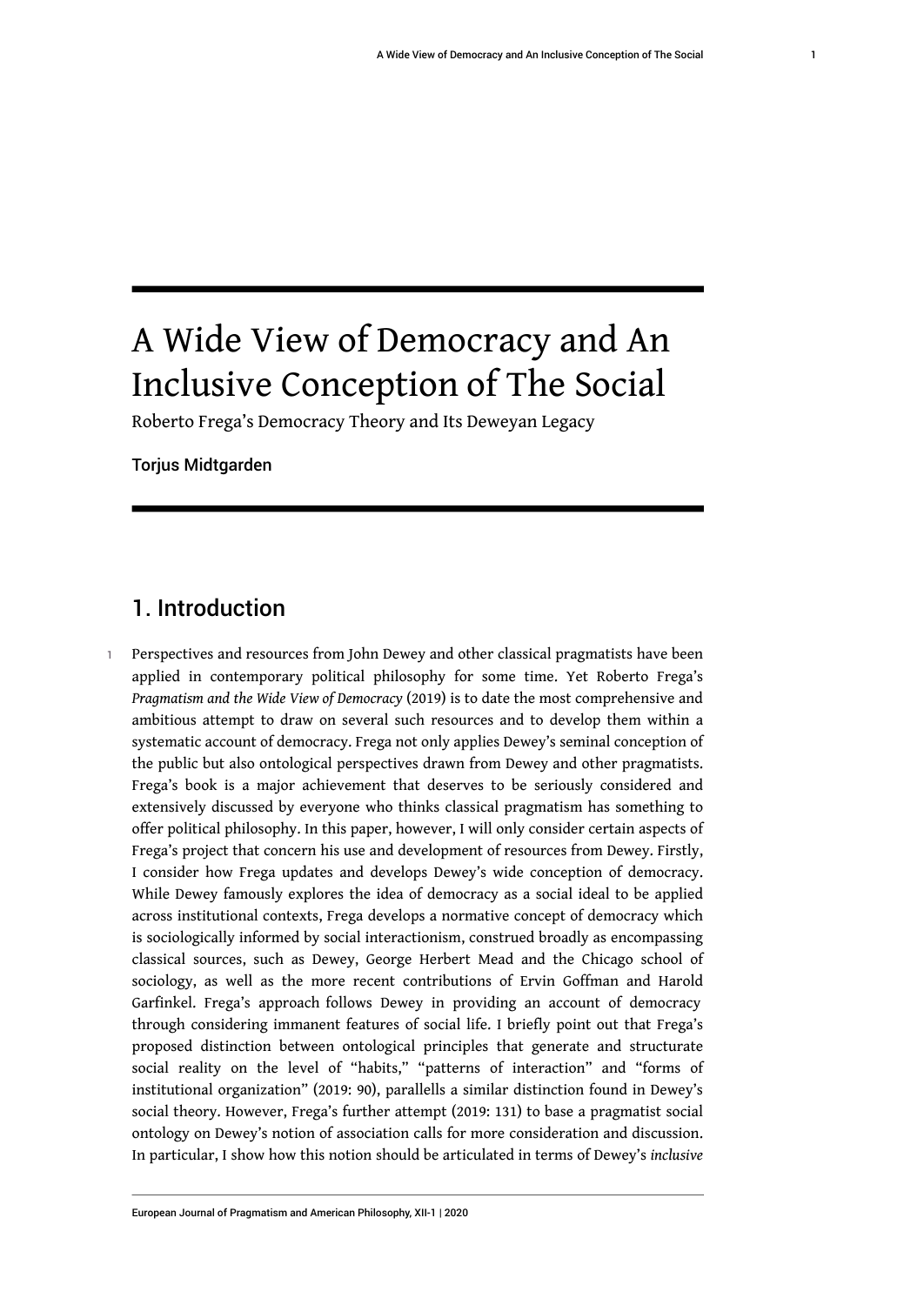Through an inclusive conceptualisation of the social, he sees human and social agents as involved in processes of production and consumption in which technologies and biophysical elements condition and inform their opportunities, dependencies and vulnerabilities. Notably, Dewey's inclusive conceptualisation of the social would conflict with the ways in which sociologists have conceptualised the social as *sui generis*, starting with Émile Durkheim (1982 [1895]). Following Anne Warfield Rawls' interpretation (1987, 2009), even Goffman and Garfinkel can be seen as committed to ways of conceptualising the social as *sui generis*. In building on Goffman's and Garfinkel's accounts, Frega's social interactionist approach, too, would be committed to a conceptualisation of the social as *sui generis*.

- 2 Turning to Frega's use Dewey's conception of the public, I further consider ontological underpinnings for this conception. While Frega suggests that Dewey's conception of the public could be supported by the Human Ecology of the Chicago school of sociology, I point out differences as well as commonalities between Dewey's social ontology and the Human Ecology as oulined by Robert Park and Ernest Burgess (1921) and later elaborated by Park (1936). Moreover, given that Dewey's conception of the public is based in a notion of "common affectedness" (Frega 2019: 188), I endeavour to show how the latter notion can be spelled out in terms of vulnerabilities and dependencies highlighted by Dewey's inclusive conceptualisation of the social.
- 3 Although in building on Goffmann and Garfinkel Frega would be committed to a conception of the social as *sui generis*, his use of Dewey's conception of the public further suggests that Dewey's inclusive conceptualisation would be relevant or even required. I therefore briefly suggest how Frega's pragmatist social ontology could be expanded by revisiting and requalifying his triadic distinction of ontological principles of social reality (habits, patterns of interaction, forms of institutional organisation) in the light of Dewey's inclusive conceptualisation of the social. Finally, I present two further reasons for considering Dewey's inclusive conceptualisation in spelling out a pragmatist ontology: firstly, it would be consistent with the naturalistic underpinnings of George Herbert Mead's social theory (1934); and, secondly, it could enhance the relevance of Frega's ontologically based theory of democracy in addressing current global challenges.

## 2. Updating Dewey's Conception of Democracy and Developing Its Sociological Basis

4 Preparing ground for his project Frega points out that "the distinctive feature of political pragmatism" lies in pragmatists' "original social-theoretic account of the constitutive features of a democratic society, of democracy as a form of society" (2019: 113). As Frega rightly suggests, this interpretation holds not only for thinkers we may think of as sociologists, such as Robert E. Park and George Herbert Mead, but also for John Dewey, the most influential political philosopher in the pragmatist tradition. In fact, as Frega makes clear, Dewey outlines elements of a social theory as a basis for his conception of democracy, perhaps most famously in *Democracy and Education* (*DE*). He here presents his wide conception of democracy as "more than a form of government"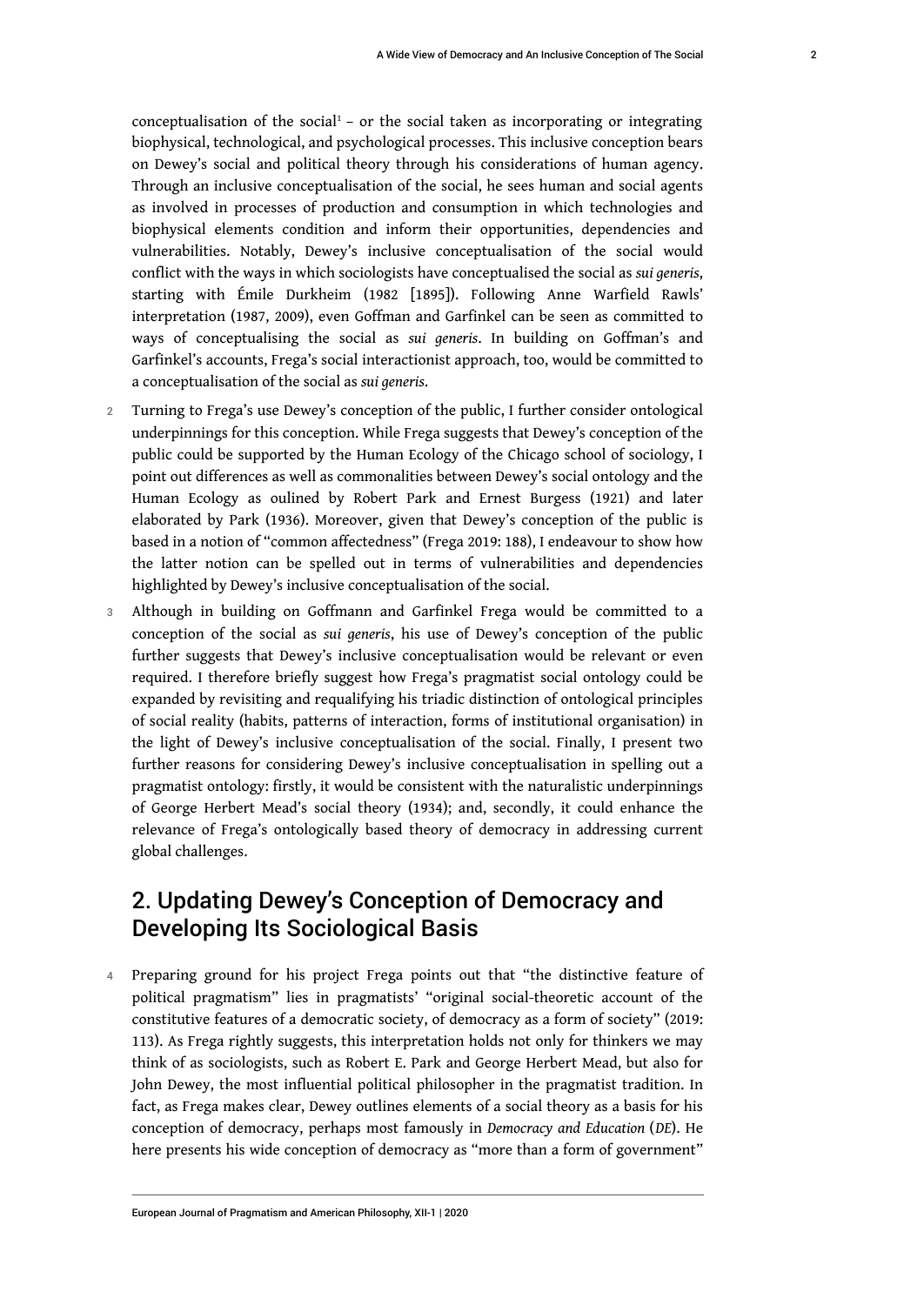and as "primarily a mode of associated living, of conjoint communicated experience" (MW9: 93). To sustain his conception of democracy Dewey presents sociological perspectives stressing the centrality of communication for social reproduction of norms and ideals, as well as for socialisation.<sup>2</sup> "Society not only continues to exist *by* transmission, *by* communication," Dewey thinks, "but it may fairly be said to exist *in* transmission, *in* communication" (MW9: 7). More specifically, Dewey analyses how individuals through communication may consent to plans of action, $^3$  and also benefit from the community's fund of cultural and intellectual resources.<sup>4</sup> While briefly suggesting the mechanism of perspective taking, which was later theoretically elaborated by George Herbert Mead (1934),<sup>5</sup> Dewey's sociological perspectives on communication became a focal point for the Chicago school of sociology through Robert E. Park and Ernest Burgess' *Introduction to the science of sociology* (1921).<sup>6</sup> In fact, by relating Dewey's brief analysis of communication to Émile Durkeim's concept of collective representations, Park and Burgess even suggest that Dewey's analysis may be "taken as a description of the process by which these collective representations come into existence" (1921: 38). Nevertheless, Dewey's analysis of communication in *DE* remains sketchy at best, and Park and the Chicago school never developed a full fledged (or consistent) theory of society.<sup>7</sup> It is thus to be welcomed that Frega elaborates on this theoretically rich yet underdeveloped legacy of Park and Dewey. I will briefly focus on some aspects of Frega's development of this legacy.

5 In qualifying his approach to social ontology as "social interactionist" (2019: 89), Frega takes Dewey, Park and the early Chicago school as part of the same tradition, and he includes also the more recent contributions of Ervin Goffman and Harold Garfinkel. Through following leads of his theoretical predecessors, Frega wants to reconstruct patterns of social interaction of which the predicate "democratic" may be applied, and which further may serve as building blocks for extending the application of the predicate to "the largest possible domains of social life, from basic face-to-face interactions to formal political institutions" (2019: 78). As a theoretical strategy this approach could be seen as an updated elaboration of Dewey's efforts in *DE* to develop a wide concept of democracy by extracting "desirable traits of forms of community life which actually exist" (MW9: 88-9). Like Dewey, Frega aims to establish a concept of democracy through considering immanent features of social life. Yet, tuned also toward contemporary political-theoretical distinctions, Frega goes on to reconstruct three major patterns or principles. *Relational parity* concerns interaction as symmetrical and not status-dependent; *inclusive authority* stresses that individuals are to be authors of the decisions whose consequences they will undergo; and *social involvement* refers to a social unit's capacity to involve its members in practices having in view some common good.<sup>8</sup> Frega qualifies a concept of democracy based on these three principles as a "paradigm normative concept."<sup>9</sup> Like philosophical projects that put emphasis on other master concepts, like justice or non-domination, he thus explores a concept of democracy that could, via empirical cues and examples, be applicable across various domains of social life, and not only in an institutionalised political sphere. In order to extend his application of the concept of democracy to such various domains, Frega (2019: 90) introduces an ontological division between three different levels or strata: "democratic habits"; "democratic patterns of interaction" (or democratic "collective habits"); and "democratic forms of institutional organization." To some extent, this division parallells Dewey's distinction in *Lectures in China* between habits, customs and institutions as "broad categories of human activity" (LC: 85) that are to provide criteria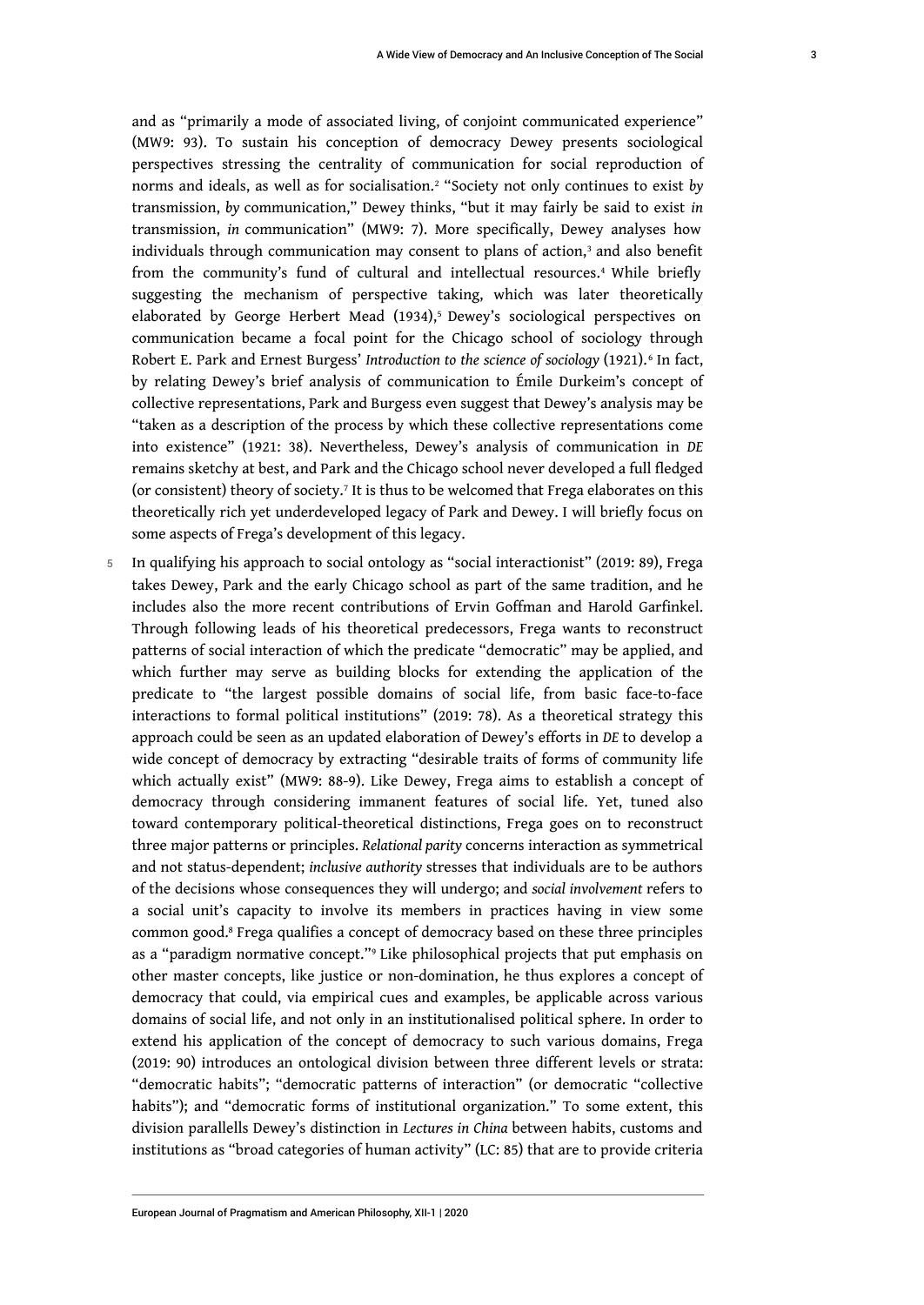for normative assessment of how social arrangements contribute to "human welfare and freedom" (LC: 84). In this perspective, Frega may be seen to significantly update Dewey by drawing on Structuration Theory (Giddens 1984) and by taking the triadic division as principles that generate and structurate social reality so that the various levels are "in constant interaction and influence each other" (2019: 90). Yet, a transition to social ontology is in line with the Deweyan legacy and Frega (2019: 131) in fact appeals to Dewey's ontological exploration of the notion of association. Nevertheless, this abstract strand of Dewey's social thought calls for more consideration and discussion, not only in the light of other interpretations that put emphasis on Dewey's concept of habit, like that of Italo Testa (2016). My concern is rather that Dewey develops his notion of association in ways that would not necessarily accord with ontological presuppositions of the social interactionist tradition in the broad sense at stake.

- 6 Dewey develops his notion of association in two steps. Firstly, as Frega points out, he defines the notion in an ontologically generalised sense. Association, Dewey thinks, is not a unique trait of humans and human societies: all other animate beings and all inanimate things are associated in the generalised sense in which both humans or " atoms and physical masses" are seen as "being acted upon by and affecting other things" (LW1: 138). Hence, "associated or conjoint behaviour" could be seen as "a universal characteristic of all existences" (LW3: 41). Secondly, however, Dewey goes on to qualify the category of human association in an *inclusive* sense. He thus aims to conceptualise ways in which social phenomena and processes may be taken to incorporate or integrate physical, technological, biological, as well as psychological processes (or "associations"). Rejecting various forms of reductionism,<sup>10</sup> he endeavours to understand social phenomena in their "complexity" (LW3: 44) and to take "the social, in its human sense" as "the richest, fullest and most delicately subtle of any mode [of association] actually experienced" (LW3: 44). Sociologically, the inclusive conceptualisation supports consideration of how social organisation is conditioned and enabled by biological processes and by physical and technological infrastructures.<sup>11</sup> Yet, Dewey's inclusive conceptualisation particularly matters for his social and political theory through considerations of human agency. As I return to below, through an inclusive conceptualisation, he sees human and social agents as involved in processes of production and consumption in which technologies and biophysical elements condition and inform their opportunities, dependencies and vulnerabilities.<sup>12</sup>
- 7 By considering and including biophysical processes and natural and technological infrastructures in his conceptualisation of the social, Dewey challenges conceptualisations of the social as *sui generis* in sociology. While the classical conceptualisation of the social as *sui generis* is found in Durkheim's work (1982 [1895]), there are other and more recent attempts that bear directly on Frega's project, such as those of Goffman and Garfinkel. Anne Warfield Rawls (1987) has pointed out how Goffman's outline of a theory of an *interaction order* is an attempt to conceptualise social order as *sui generis*. An interaction order in Goffman's sense involves interactional constraints that are not to be derived from an institutional order, nor from individuals or from aggregated effects or effects of routinization. An interaction order would thus be a distinct social entity *sui generis*. As Warfield Rawls has suggested more recently (2009), Garfinkel's concept of a "constitutional order" is a comparable effort to conceptualise social order. Hence, in building on Goffman's and Garfinkel's concepts of social order in developing his interactionist account of democracy, Frega would be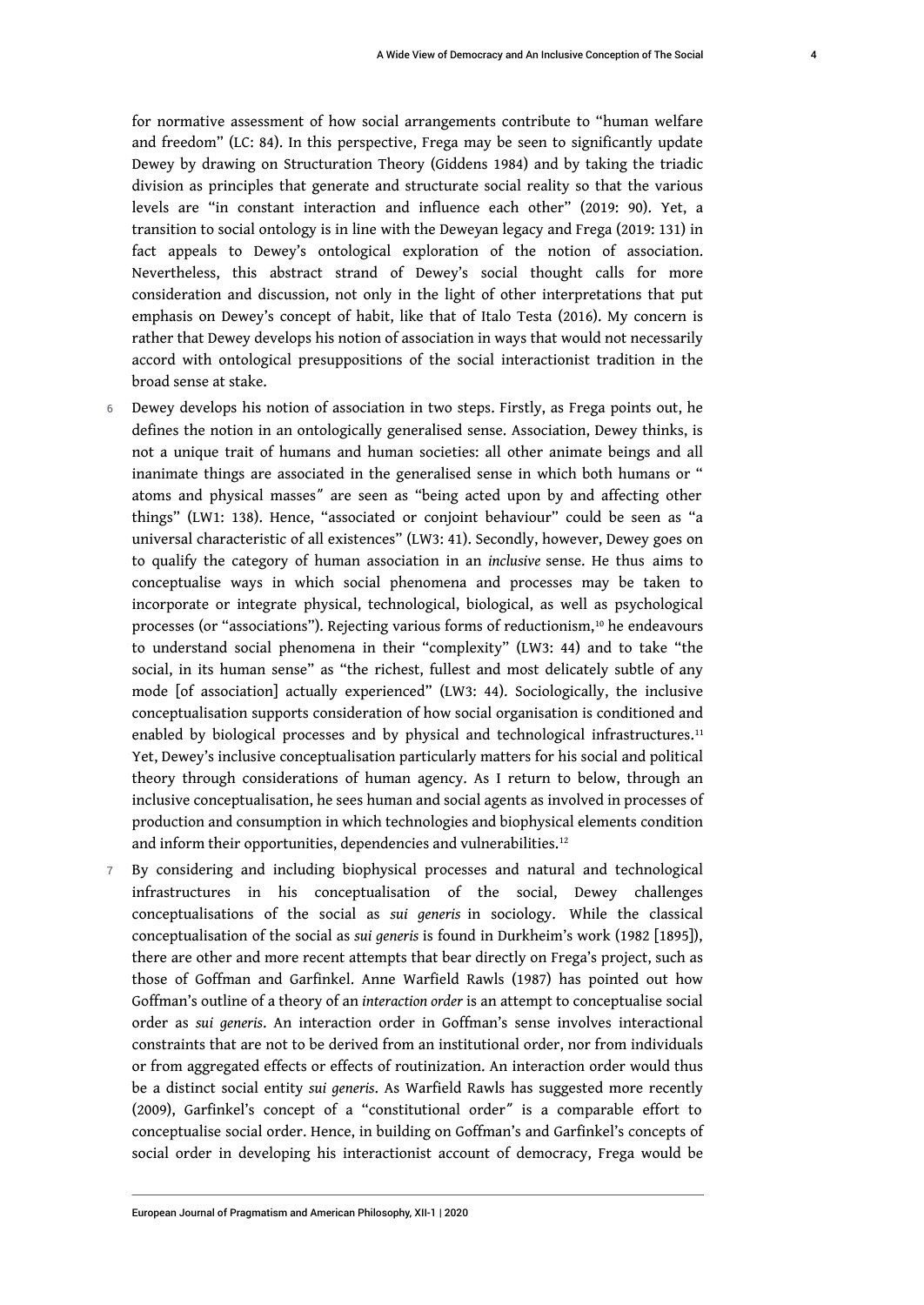committed to a conception of the social as *sui generis*. In so far, his approach would thus be equipped to account for social interaction without having to consider psychological and biophysical processes or technologies.

8 Nevertheless, Dewey's inclusive conceptualisation of the social would still be relevant for Frega's project. For example, in considering democracy as "a form of life" Frega notes that "[t]he notion of forms of life connects human experience with the larger space of nature," and that "[s]peaking of forms of life means challenging the boundaries that separate culture and nature, with the aim of making more visible the entanglement between these two dimensions" (2019: 57). However, Dewey's inclusive conceptualisation bears more profoundly on Frega's use of Dewey's concept of the public.

# 3. The Public, Dewey's Inclusive Conceptualisation of The Social and Human Ecology

- 9 Frega's project includes an account of democracy as social order but also "a theory of democracy as collective action" (2019: 65). In developing the latter, he employs Dewey's conception of the public, as well as other pragmatist approaches, to focus on various aspects of "democratic approaches to social problems" and on "the capacities and the conditions which enable and constrain forms of political activation" (2019: 159). Following Dewey's and other pragmatists' accounts, he sees collective activation as taking place when agents need to amend practices and institutions "in the face of changes in the social and natural environment" (2019: 160). As Frega makes clear, Dewey's concept of the public, which turns on "indirect consequences of transactions," focuses more specifically on "human affectedness, on the existence of a public as the collective body composed of all those who are affected" (2019: 188). While a public must become aware of its "common-affectedness" in order to come into existence, the constitution of a public is originally sparked by "the need to control the circumstances of social and natural life" (2019: 190). On this account, political institutions have thus arisen "against the background of the ecological sea changes which, by transforming relationships between individuals, human groups, and the environment, required new and more complex forms of organized action" (2019: 190). Frega proposes that the term "ecological" could be understood here in the sense of the Human Ecology of the Chicago school of sociology.13 Although Frega rightly suggests that both Dewey and the originators of the Human Ecology framework take steps to develop a naturalistic ontology, Dewey's social ontology and the Human Ecology as outlined by Robert Park and Ernest Burgess (1921), and later elaborated by Park (1936), have crucial differences, as well as commonalities.14 Let us consider differences before turning to commonalities.
- 10 Human Ecology would differ from Dewey's ontological outlook with regard to the conceptualisation of human agency. Elaborating on Darwin's notion of "the struggle for existence," Park and Burgess put emphasis on *competition* as "the elementary, universal, and fundamental form" of interaction (1921: 507). Competition for material resources and territory is construed as an unconscious biotic process between human individuals<sup>15</sup> that determines their distribution in space and that underlies the economic organisation of society. Although competition would be constrained by "custom and consensus" in human societies (Park 1936: 13), Park conceives the individual as belonging to a "biotic substructure," as well as to a "cultural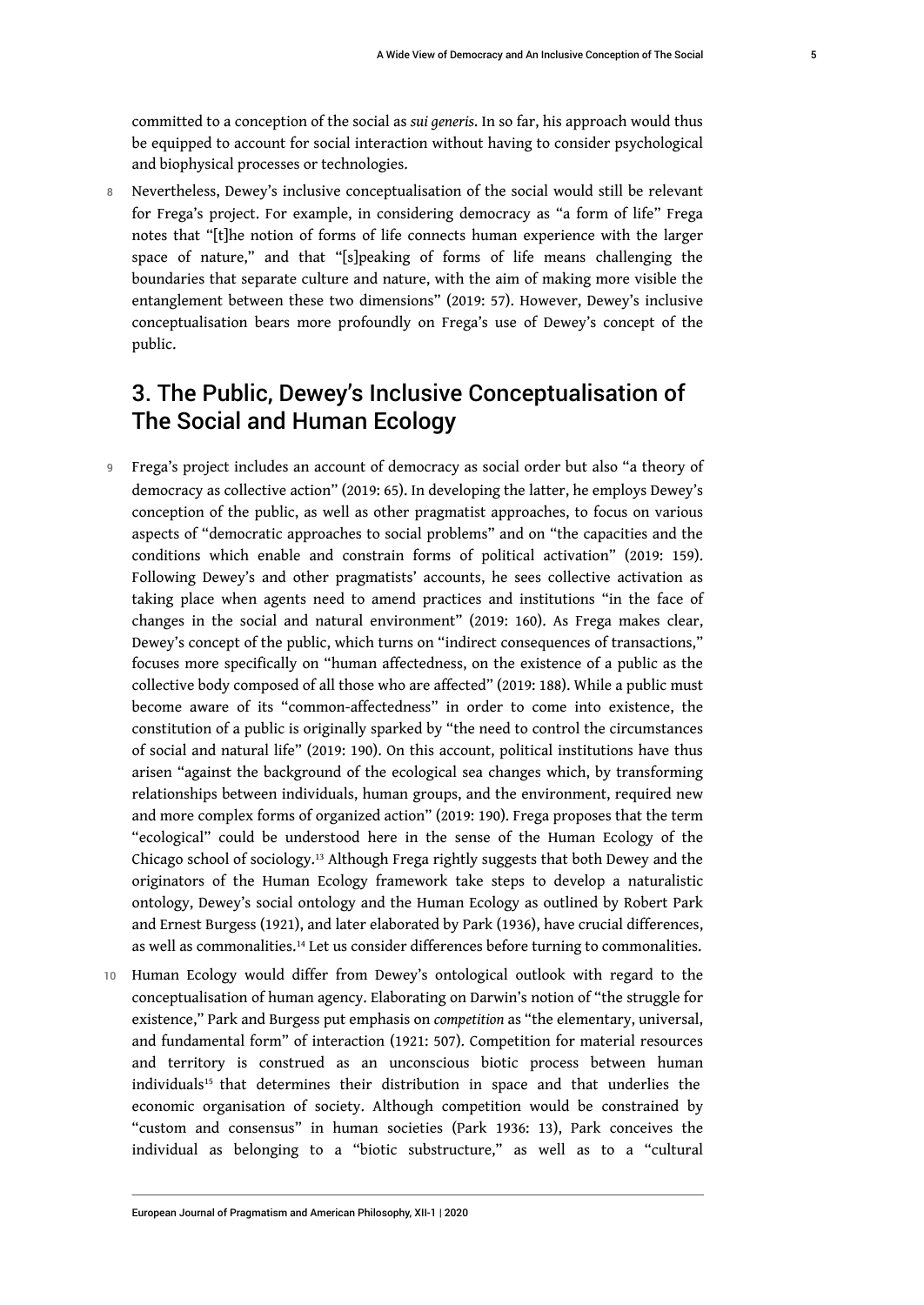superstructure" (1936: 13). However, this idea of biotic processes of competition as the most basic level of human agency differs significantly from Dewey's understanding of human agency. Dewey's inclusive conceptualisation of the social does not isolate a biological dimension of human agency or privilege it over social or cultural dimensions, nor does it assume any direct link between biotic and economic processes in terms of "competition." His inclusive conceptualisation rather focuses on how human vulnerabilities and opportunities are biologically conditioned, as shown by childrens' immaturity and need of care and education,<sup>16</sup> and by the need for adequate food.<sup>17</sup> In particular, through processes of production and consumption, human opportunities, vulnerabilities and dependencies are conditioned and informed by technological artefacts and services and by access to natural resources.<sup>18</sup> In a normative perspective, Dewey's emphasis on biologically and technologically conditioned vulnerabilities, as well as opportunities, contrasts sharply with Park's more direct and positive link between "the freedom of the individual" and competition as a biotic process (1936: 13).

- 11 Park's and Burgess' Human Ecology further suggests general conditions for political activation and action that both compares to and differs from Dewey's approach. In construing competition as the most fundamental form of human interaction, the human ecologist takes it to be the first stage in an ordered sequence of different forms of interaction. On this account, competition conditions and enables *conflict* conceived as a conscious of form of interaction and as a distinctively political process. "It is only in periods of crisis," Park and Burgess hold, "when men are making new and conscious efforts to control the conditions of their common life, that […] competition is converted into conflict. It is in what has been described as the *political process* that society consciously deals with its crises […]" (1921: 510). In fact, Dewey's approach in *The Public and Its Problems (TPIP)* tends to converge with Human Ecology on the assumption that political action arises from perceived problematic consequences of social, and in particular, economic activities. In fact, Dewey would agree with Park's and Burgess' suggestion that political action emerges from a perceived need to control conditions under which economic activities go on.<sup>19</sup> Yet, again, Dewey's approach differs from that of Park and Burgess in seeing action consequences as problematic, not due to competing biotic agents and their "freedom," but rather as due to the vulnerability and affectedness of fullblown human agents. He provides examples of the *affected public* from the 1920s that succinctly bring out this point: child workers, women workers with no protection of their maternal health, workers with no old age pension or minimal wage, and farmers suffering from heavy mortgages and oscillating prices on farm products and agricultural implements.20 As Dewey suggests in his lectures on social philosophy,21 understanding human vulnerabilities and ways of being affected requires consideration of natural and technological conditions for economic activities and for different modes of consumption in particular. Hence, human biological aptitudes and potentials, as well as land, natural resources, and vital technological infrastructures and services (such as electricity), must be included in the social and should further be seen as enabling conditions for human opportunities over which the polity needs sufficient control in order to provide for the affected public.<sup>22</sup>
- 12 Through the inclusion of land, natural resources, and technology in the conceptualisation of the social Dewey's social ontology becomes ecologically relevant, as suggested by Frega. In fact, Dewey sometimes considers the "ruthless exploitation of natural resources without reference to conservation for future users" (MW15: 262), as well as the "brutal exploitation of nature and man in times of peace" (LW2: 344). Yet, if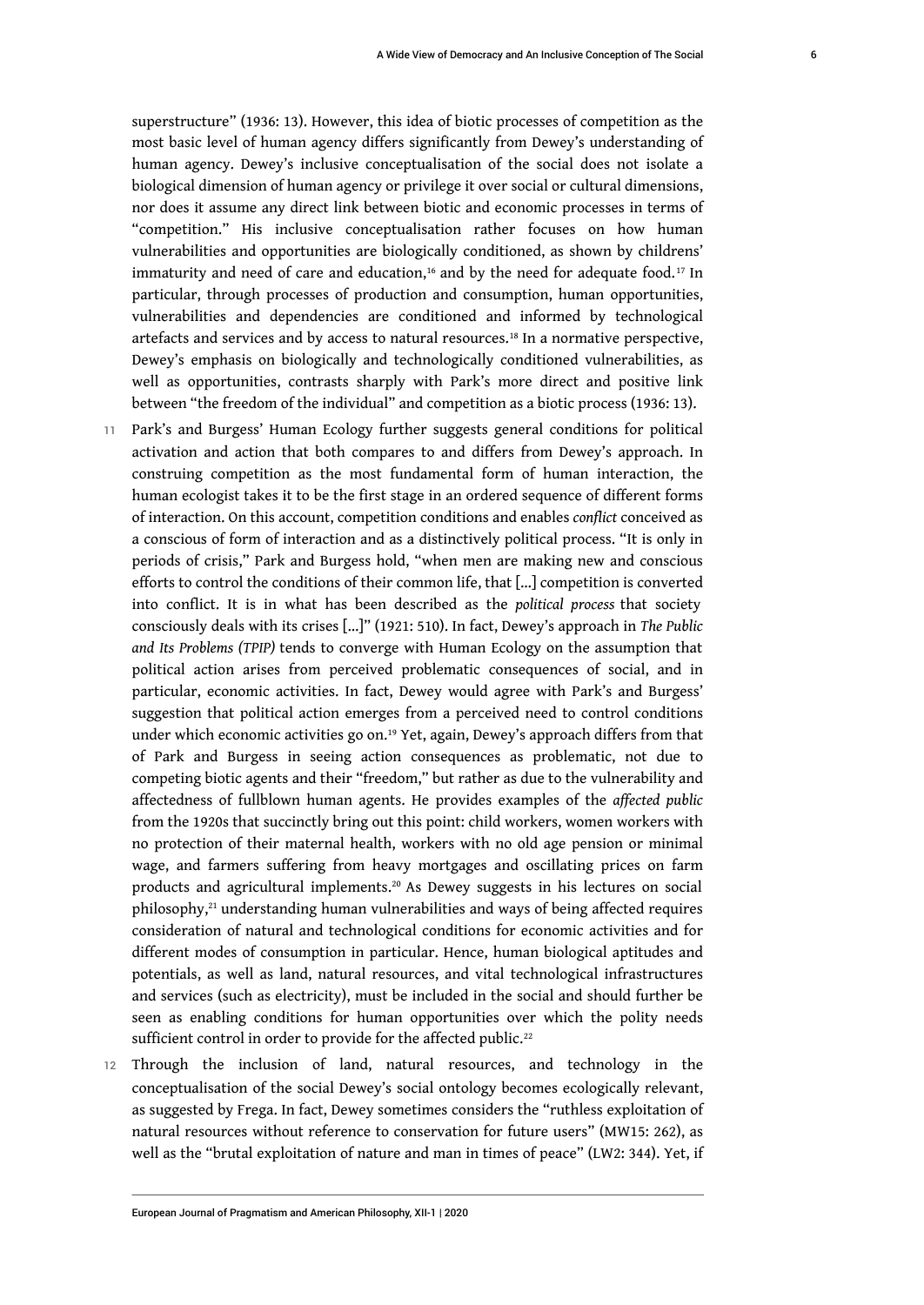7

we look for relevant sources of inspiration, Thorstein Veblen and his account of various modes of consumption should be considered, $^{23}$  rather than the Human Ecology outlined by Park and Burgess. Nevertheless, Dewey's inclusive conceptualisation of the social and the Human Ecology of the Chicago school could be seen to share a general ontological orientation. In his later development of Human Ecology, Park takes pains to include not only population and biotic processes but "technological culture" and "the natural resources of the habitat" as constitutive elements of society, as well as "custom and beliefsˮ (or "non-material culture") (1936: 15). This conceptualisation of society thus broadly corresponds to basic elements in Dewey's inclusive definition of the social. By considering and including biophysical processes, natural resources and technology, both Dewey and Park challenge conceptualisations of the social as *sui generis* in sociology.

13 As pointed out above, in building on Goffman's and Garfinkel's concepts of social order, Frega would be committed to a conception of the social as *sui generis*. However, Frega's use of Dewey's conception of the public comes with a wider set of ontological commitments. Moreover, in view of Frega's expressed aim to develop a pragmatist social ontology inspired by Dewey's notion of association, I therefore revisit his ontological distinction between habits, patterns of interaction and forms of institutional organisation in the light of Dewey's inclusive conceptualisation of the social.

# 4. A Pragmatist and Inclusive Social Ontology: Habits, Patterns of Interaction and Institutional Forms

14 Suggesting his tripartite distinction as "principles that generate and structurate social reality" (2019: 86) Frega wants to take into account of how habits, patterns of interaction and forms of institutional organisation "are in constant interaction and influence each other, contributing together to shape social life" (2019: 90). As for the category of habit, however, it fits uneasily within an account of the social as *sui generis*. Already in American sociology in the 1920s the concept of habit was seen as "closely associated with psychology" and thus as jeopardising the autonomy of sociology – or it was rather taken belong to "the biological field" (Camic 1986: 1071-2). The tendency in sociology to reject this concept contrasts sharply with central role given to it in *Human Nature and Conduct* where Dewey aims to integrate biological perspectives, seeing habits as concretely embodied in involving "skill of sensory and motor organs" (MW15: 15) and as "requiring the cooperation of organism and environment" (MW14: 15). He further integrates sociological perspectives, conceiving "habits as social functions" (MW14: 15), as well as psychological perspectives, in stressing how *reflective habits* involve mental capacities and aptitudes through the work of imagination (MW14: 132-5). Frega subscribes to Dewey's account of habit as "an acquired predisposition to *ways* or modes of response" and as concerning "the patterns of interaction between an agent and his/her environment" (2019: 231). He further conceives habits in a Deweyan way as incorporating "perceptive, affective, and reflexive features" (2019: 230), taking their "reflective dimension" to be "operational and embodied" (2019: 230). More generally, he holds that "[t]he pragmatist human agent is an embodied social actor" (2019: 128). The underlying ontological commitments for using the concept of habit, however, can be articulated in terms of Dewey's inclusive conceptualisation of the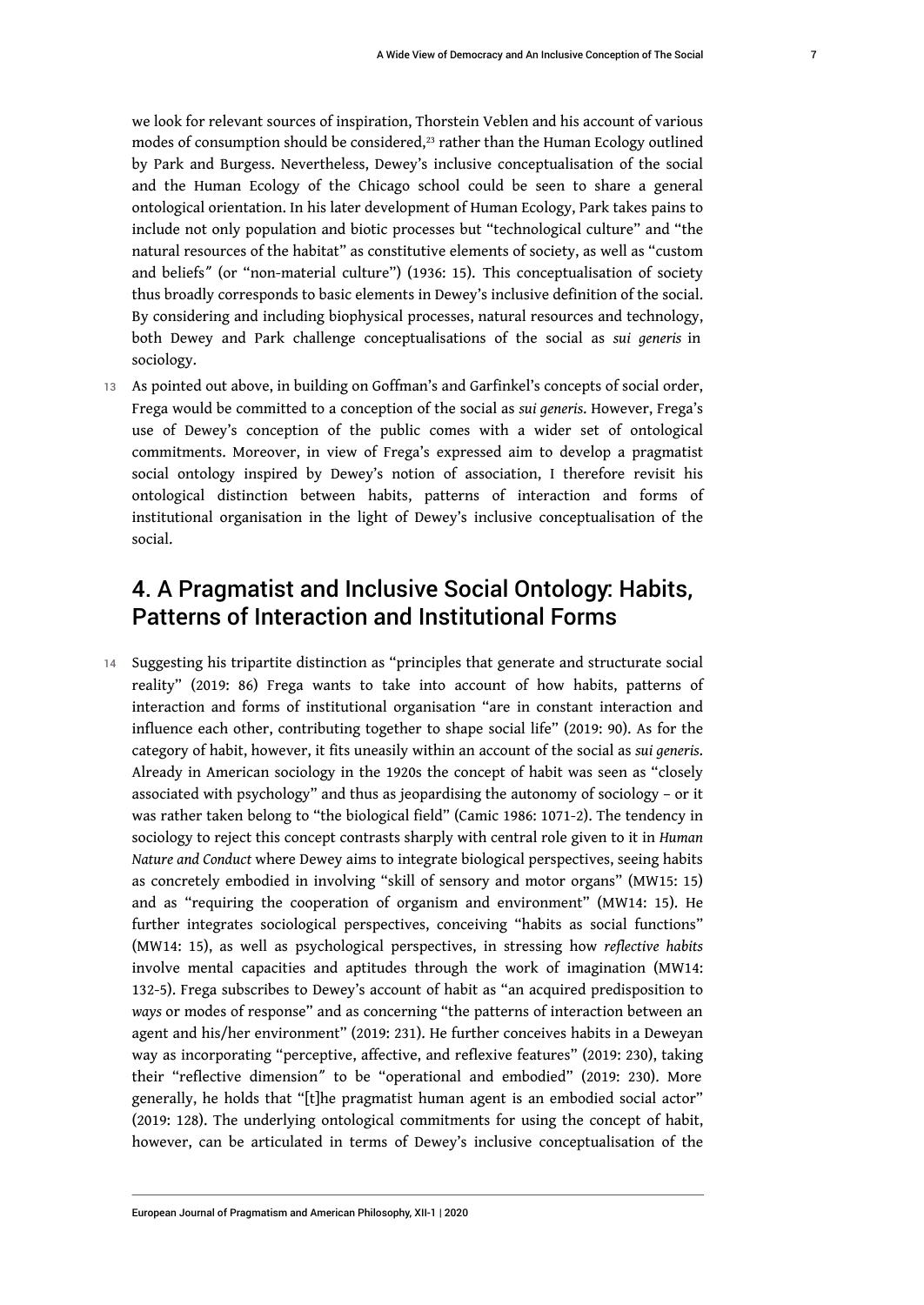social and would involve rejection of possible reconstructions (and reductions) of the concept in terms of the social *sui generis*.

- 15 As for the level of social interaction, we may further note how Dewey draws on biological and psychological perspectives in conceptualising conditions for human communication. While taking "[o]rganic and psycho-physical activities" as a condition for "the presence and operation of meanings" (LW1: 220), he sees *sentience* as "an indispensable means of any noetic function" (LW1: 199). Moreover, Dewey's stress on the role of sentience in human communication bears on his account of democracy and democratic processes. Notably, he thinks that emotional as well as intellectual consensus serves as a criterion for the moral rightness of a claim.<sup>24</sup> More specificly, he takes "[t]he emotion of sympathy" to provide a basis for taking other persons' points of view and thus enabling consideration of "what justice demands in concrete cases" (LW7: 251). Sympathy further enables consideration of how "the welfare of all [is] affected by conduct" im-partial (LW7: 259). Dewey's stress on human sentience would be relevant for Frega's theory of democracy as well, in particular for his critical appropriation of Habermas. Frega finds that Habermas "focuses too much upon the linguistic dimension of discourses," while pragmatists "embody rationality in a thicker concept of experience which never loose sight of the deeper interdependencies of the mind with the body and with the outer world" (2019: 260-1). Again, however, an appreciation of Dewey's relevance could be further articulated and sustained through his inclusive conceptualisation of the social.
- 16 Finally, Dewey's inclusive conceptualisation would bear on the level of institutional organisation, as well as on the level of interaction, with regard to the role of technologies. In ways recalling Benedict Anderson's historical thesis of "imagined communities" (1991 [1983]), Dewey in *TPIP* considers how modern technologies and news media have enabled the sense of belonging to communities which extend far beyond face-to-face interactions. In industrialised nations, he observes, "[r]ailways, travel and transportation, commerce, the mails, telegraph and telephone, newspapers, create enough similarity of ideas and sentiments to keep the thing going as a whole, for they create interaction and interdependence" (LW2: 306). In other works he considers how new possibilities for sharing and discussing ideas "in areas of social concern" have been opened by new communication technologies (LC: 170). Moreover, he suggests that these possibilities could be developed on the model of international scientific forums for publishing and scrutinising knowledge claims. He thus projects an ideal public sphere which would be enabled and sustained by "the telephone, the telegraph, the radio, the transoceanic cables" (LC: 170) – and which may be sharply contrasted with prevailing practices in business and diplomacy of keeping information secret.<sup>25</sup> Moreover, he speculates how people could contribute to a public fund of knowledge which "can be shared and increased at the same time" (LC: 178). Like scientific forums, such knowledge fund should not be organised through the imperatives and forces of the market, but would rather amount to a "socialism of knowledge" (LC: 178). Yet, he suggests elsewhere, such knowledge fund could enable political and democratic control of market forces and also sustain modes of production and consumption not subjected to these forces.<sup>26</sup> Dewey's projected ideal could be interestingly compared to Frega's consideration of emerging economic practices of peer-production for creating and sustaining *digital commons*. Enabled by the internet these collaborative practices are, Frega points out, "expanding the scope of non-market and non-state models of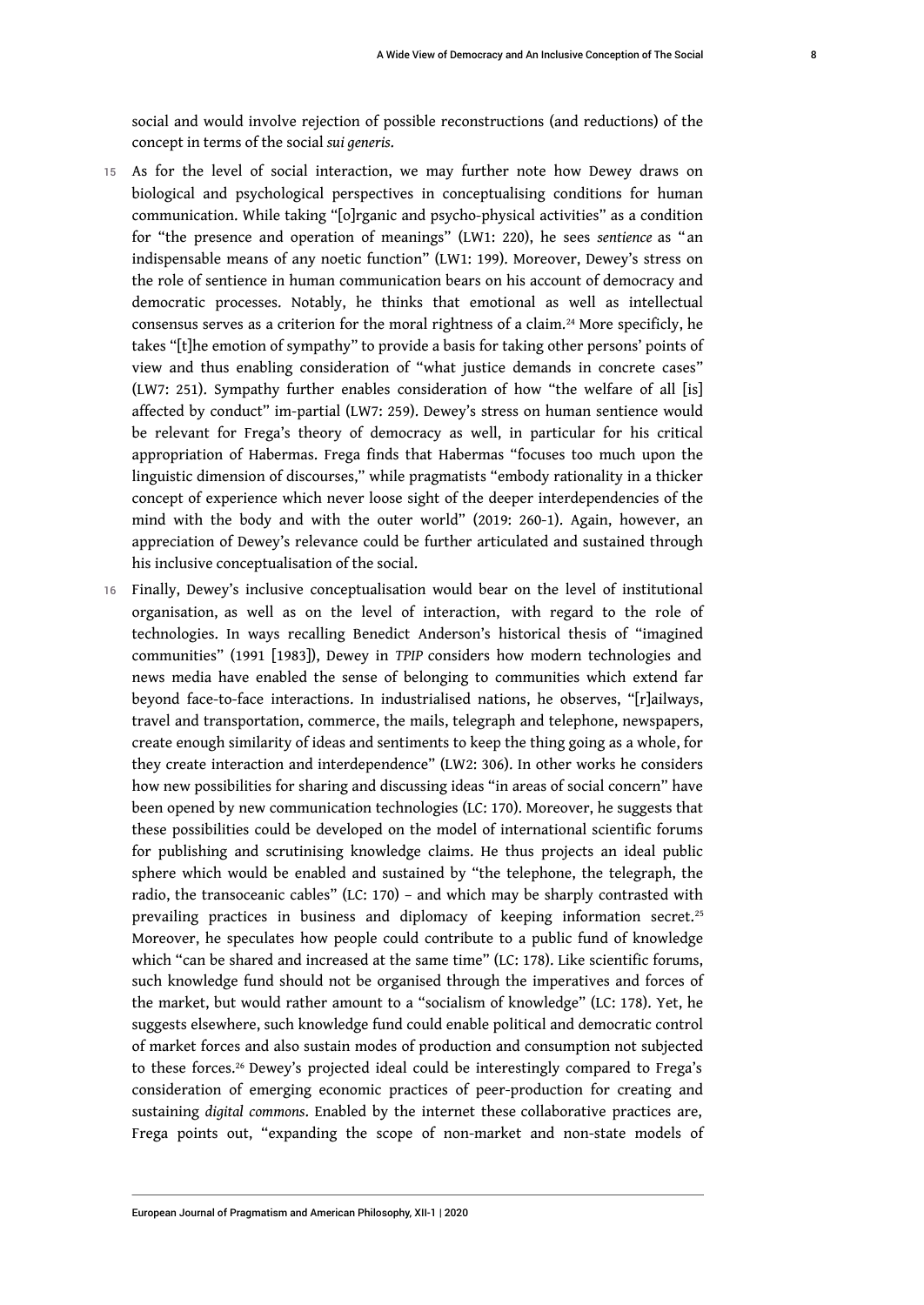production and consumption" (2019: 350), and they have democratising effects through "reducing impact of hierarchical mechanisms of coordination" and through "high levels of decentralization" (2019: 353). Hence, he thinks that "peer-production and knowledge commons create opportunities for a more democratic form of society right at the heart of its technological core" (2019: 352). Although digital commons would normally fall short of providing democratic control as conceived by Dewey, their ways of producing, storing and sharing knowledge of interest to members are comparable to Dewey's imagined knowledge fund. Moreover, while Dewey suggests that his knowledge fund could be sustained by transoceanic cables, telephones and radio receivers, digital commons are in fact enabled, structured and sustained by the technological infrastructure of the internet. More generally, by showing how communication technologies create new potentials for initiating and coordinating social action across national borders and for building and organising transnational communities, the example of digital commons suggests the relevance of Dewey's inclusive conceptualisation of the social. Considering also how digital commons involve modes of production and consumption that have emerged in response to prevailing forces of the market, Dewey's inclusive conceptualisation again proves relevant in stressing how human opportunities and vulnerabilities arise through modes of production and consumption and thus through technological dependencies. Hence, in emphasising the role of economic activities, Dewey's inclusive conceptualisation, along with Veblen's social thought, could provide a critical complementation of the social interactionist ontology developed in the earlier chapters of Frega's book.

### 5. Concluding Remarks

- 17 Frega's theory of democracy significantly develops and updates Dewey's conception of democracy in the context of 20th century sociology and contemporary political philosophy. His theory interestingly links up with ontological considerations in Dewey's and other pragmatists' work. Yet, as suggested by his use of Dewey's conception of the public in particular, a pragmatist social ontology could be further articulated in terms of Dewey's inclusive conceptualisation of the social. I will end by presenting two further reasons for considering a social ontology along the lines suggested above. Firstly, in distinguishing a pragmatist social ontology from conceptions of the social as *sui generis*, one would find support not only in Dewey's work but also in that of George Herbert Mead, a pragmatist thinker even more intimately linked to developments in the social interactionist tradition as conceived by Frega. In Mead's work (1934), as well as in that of Dewey, the concept of habit plays a central role and should be spelled out in terms of biological endowments and biophysical processes, as suggested also by Mead's concept "the biologic individual."27 In sociology, this part of Mead's legacy has largerly been left behind, probably because "most symbolic interactionists overlook the biological dimension in Mead's thought" (Cohen 2000: 87). Recovering this biological dimension may be taken as imperative in spelling out a pragmatist social ontology, particularly so since part of Mead's work is of a general philosophical nature28 and could serve as an important source, together with Dewey's work.
- 18 All exegetical considerations of classical pragmatism or pragmatists aside, however, there is another reason for taking Dewey's inclusive conceptualisation of the social into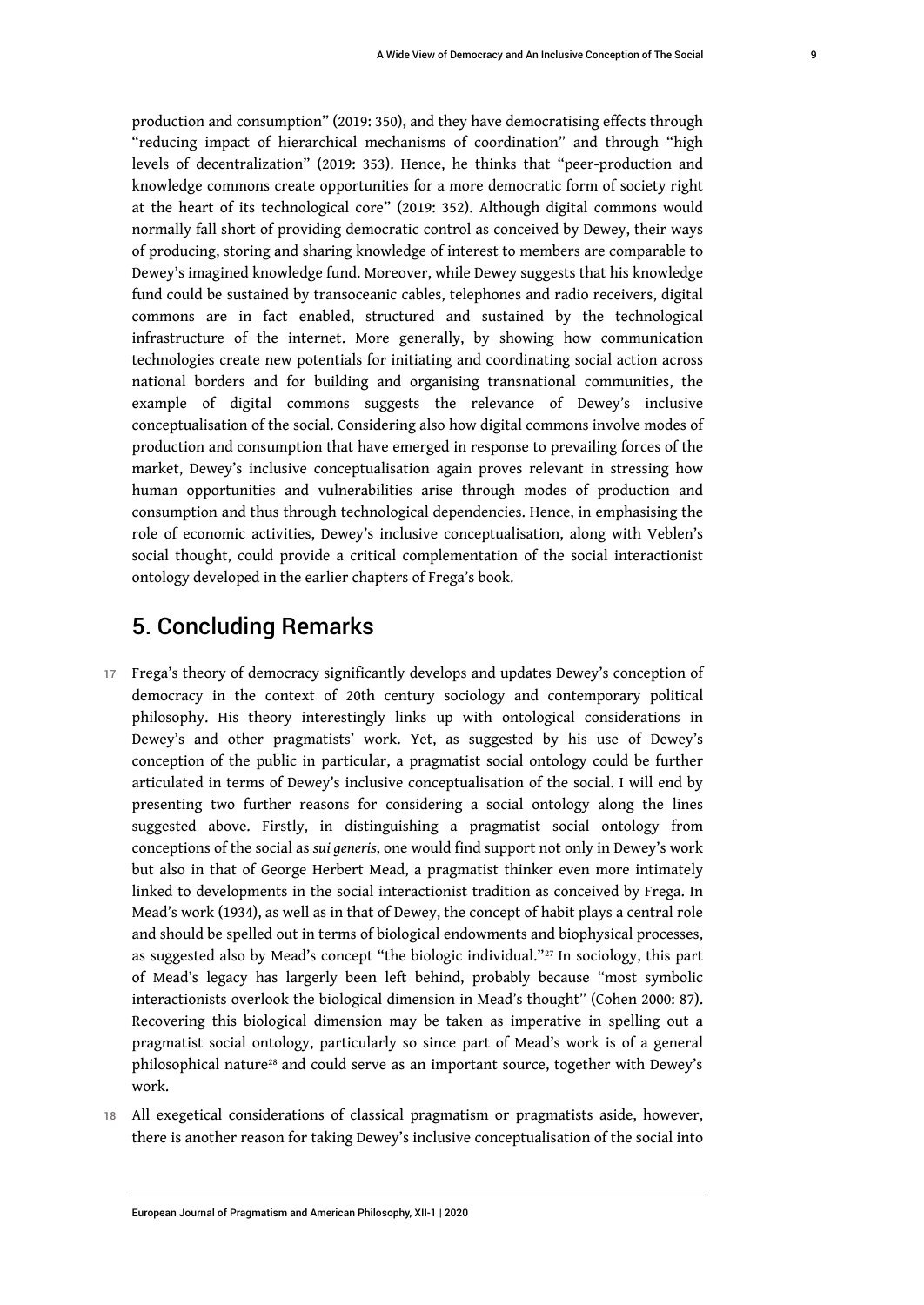account. On Frega's interpretation, Dewey's conception of the public focuses on "human affectedness" (2019: 188) and on an "awareness of a shared affectedness" (2019: 359). In later chapters of his book he applies Dewey's conception in addressing global challenges and in thus considering "transnational publics brought to life by the awareness of a shared affectedness produced by the global reach of risks related to environment, security, health, social welfare" (2019: 359). Yet, the relevance of Dewey's concept, and hence of Frega's account of democracy, could be further enhanced by spelling out the notion of affectedness in terms of vulnerabilities and dependencies captured by Dewey's inclusive conceptualisation of the social. If specified in terms of biologically conditioned vulnerabilities and technologically conditioned dependencies, a shared affectedness regarding environmental risks and health risks in particular could become an even more central focus in a pragmatist account of democracy. That would in turn support the relevance of a pragmatist account in addressing current global challenges.

### BIBLIOGRAPHY

ANDERSON Benedict, (1991 [1983]), *Imagined Communities: Reflections on the Origin and Spread of Nationalism*, revised and extended edition, London, Verso.

BULMER Martin, (1984), *The Chicago School of Sociology: Institutionalization, Diversity, and the Rise of Sociological Research*, Chicago, IL, University of Chicago Press.

CAMIC Charles, (1986), "The Matter of Habit,ˮ *American Journal of Sociology*, 91 (5), 1039-87.

COHEN Ira J., (2000), "Theories of Action and Praxis,ˮ *in* Bryan S. Turner (ed.), *The Blackwell Companion to Social Theory*, Malden, Mass, Blackwell Publishers, 73-111.

DEEN Phillip, (2016), "Recontextualizing John Dewey's *The Public and Its Problems*,ˮ *History of Political Thought*, 37 (3), 509-29.

DEWEY John, (1928), "Social Philosophy," (Lecture Notes), Box 33, Folder 9, John Dewey papers, 1858-1970, Special Collections Research Center, Southern Illinois University, Carbondale.

DEWEY John, (1973), *Lectures in China, 1919-1920*, transl. and ed. R. W. Clopston and T.-C. Ou, Honolulu, The University of Honolulu Press. References to this work are indicated by LC followed by page numbers.

DEWEY John, (1976-1983), *The Middle Works, 1899-1924*, 15 volumes, ed. J. A. Boydston, Carbondale, IL, Southern Illinois University Press. Citations of items in this edition are indicated by MW followed by volume and page numbers.

DEWEY John, (1981-1992), *The Later Works, 1925-1953*, 17 volumes, ed. J. A. Boydston, Carbondale, IL, Southern Illinois University Press. Citations of items in this edition are indicated by LW followed by volume and page numbers.

DEWEY John, (2015), "Lectures in Social and Political Philosophy,ˮ *European Journal of Pragmatism and American Philosophy*, (7) 2, 1-39. [journals.openedition.org/ejpap/404].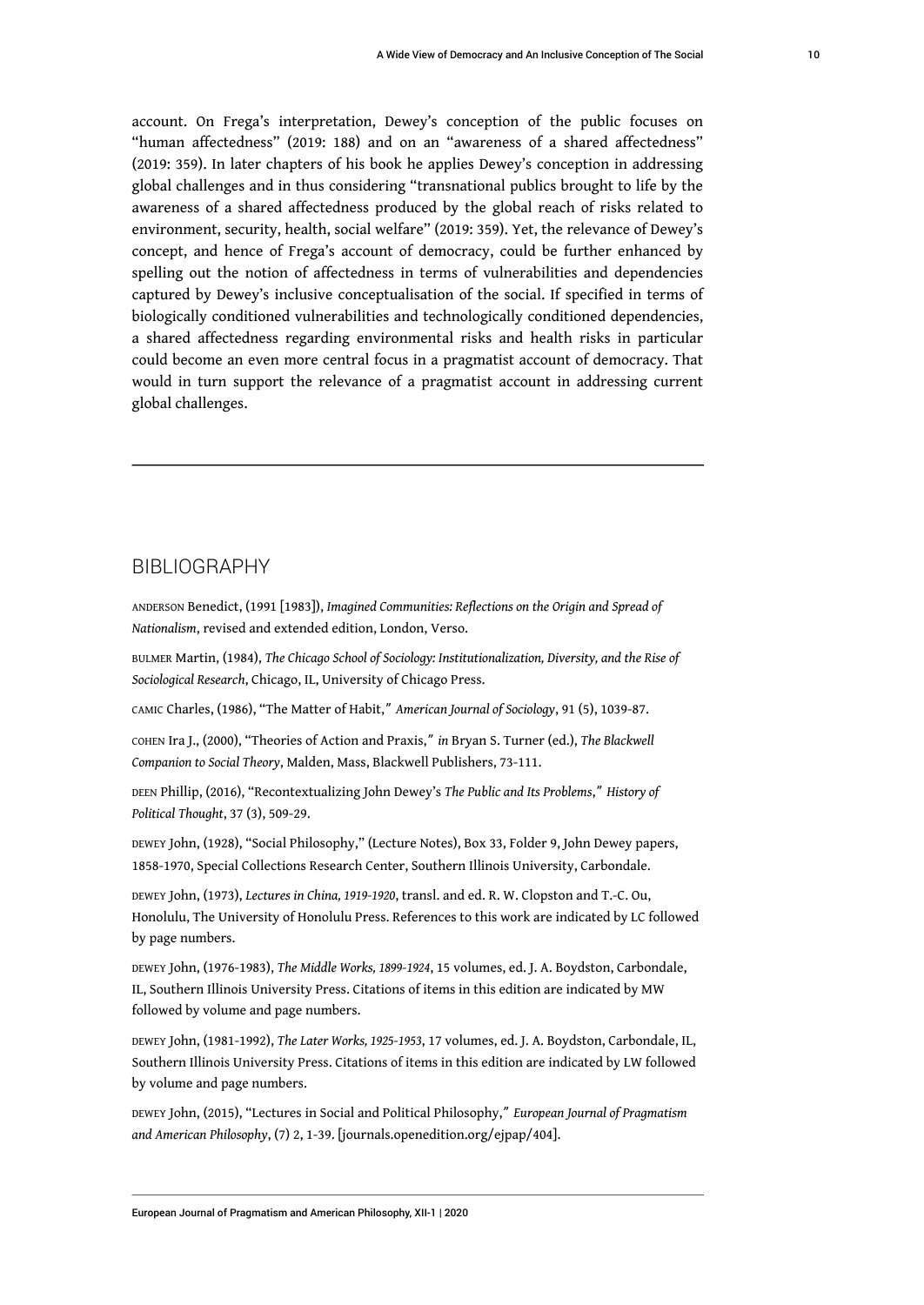DURKHEIM Émile, (1982 [1895]), *The Rules of Sociological Method*, ed. Steven Lukes, trans. W. D. Halls, New York, NY, The Free Press.

FREGA Roberto, (2019), *Pragmatism and the Wide View of Democracy*, Cham, Palgrave Macmillan.

GIDDENS Anthony, (1984), *The Constitution of Society: Outline of the Theory of Structuration*, Cambridge, Polity Press.

HELMES-HAYES Richard C., (1987), "'A Dualistic Vision': Robert Ezra Park and the Classical Ecological Theory of Social Inequality," The Sociological Quarterly, 28 (3), 387-409.

MCDONALD Dennis W., (2011), "Beyond the Group: The Implications of Roderick D. McKenzie's Human Ecology for Reconceptualizing Society and the Social," Nature and Culture, 6 (3), 263-84.

MCKENZIE Roderick Duncan, (1924), "The Ecological Approach to the Study of the Human Community,ˮ *American Journal of Sociology*, 30 (3), 287-301.

MEAD George Herbert, (1932), *The Philosophy of the Present*, ed. Arthur E. Murphy, La Salle, IL, Open Court.

MEAD George Herbert, (1934), *Mind Self and Society from the Standpoint of a Social Behaviorist*, ed. C. W. Morris. Chicago, University of Chicago.

MEAD Georg Herbert, (1938), *The Philosophy of the Act*, ed. Charles W. Morris, Chicago, University of Chicago Press.

MIDTGARDEN Torjus, (2019), "Dewey's Conceptualization of the Public as Polity Contextualized: The Struggle for Democratic Control over Natural Resources and Technology,ˮ *Contemporary Pragmatism*, 16 (1), 104-31.

PARK Robert E. & Ernest W. BURGESS, (1921), *Introduction to the Science of Sociology*, Chicago, IL, The University of Chicago Press.

PARK Robert E., (1936), "Human Ecology," *American Journal of Sociology*, 42 (1), 1-15.

SHILS Edward, (1948), *The Present State of American Sociology*, Glencoe, IL, Free Press.

TESTA Italo, (2016), "Dewey's Social Ontology: A Pragmatist Alternative to Searle's Approach to Social Reality,ˮ *International Journal of Philosophical Studies*, 25 (1), 40-62.

TILMAN Rick, (1998), "John Dewey as User and Critic of Thorstein Veblen's Ideas,ˮ *Journal of the History of Economic Thought*, 20 (2), 145-60.

TILMAN Rick & Terry KNAPP, (1999), "John Dewey's unknown critique of Marginal Utility Doctrine: Instrumentalism, Motivation, and Values,ˮ *Journal of the History of the Behavioral Sciences*, 35 (4), 391-408.

WARFIELD RAWLS Anne, (1987), "The Interaction Order Sui Generis: Goffman's Contribution to Social Theory,ˮ *Sociological Theory*, 5 (2), 136-49.

WARFIELDS RAWLS Anne, (2009), "An Essay on Two Conceptions of Social Order: Constitutive Orders of Action, Objects and Identities vs Aggregated Orders of Individual Action,ˮ *Journal of Classical Sociology*, 9 (4), 500-20.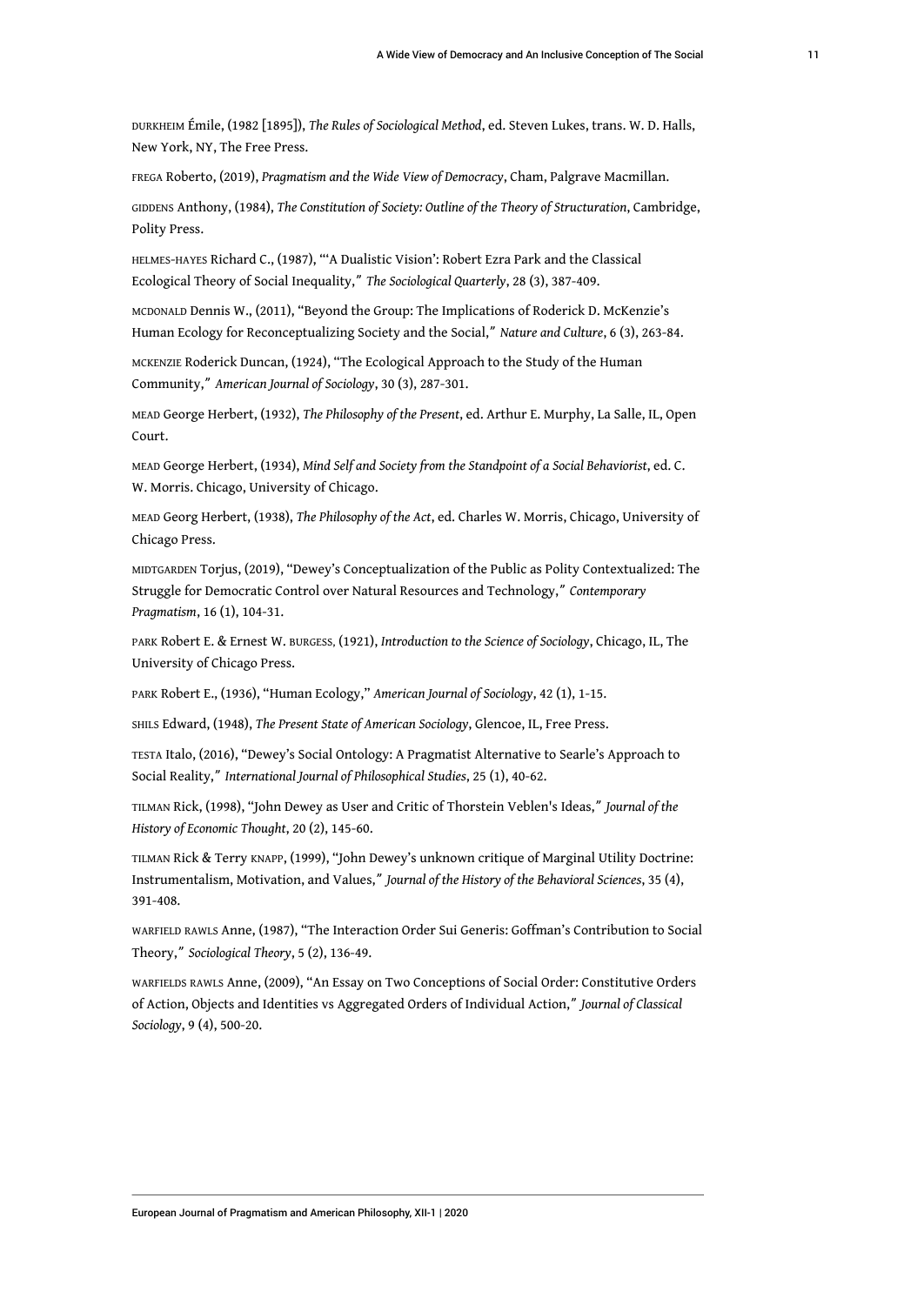### NOTES

**1.** Dewey develops his inclusive conceptualisation of the social in the text to which Frega refers ("The Inclusive Philosophical Idea" [LW3: 41-54]) but also in his lectures on social and political philosophy during the years 1923-1928 (see footnote 12 below).

**2.** See MW9: 5-7.

**3.** See MW9: 8.

**4.** "By [language] we are led to share vicariously in past human experience, thus widening and enriching the experience of the present. We are enabled, symbolically and imaginatively, to anticipate situations. In countless ways, language condenses meanings that record social outcomes and presage social outlooks" (MW9: 43).

**5.** See MW9: 8. While Dewey later expresses his indebtedness to Mead (see LW12: 5), it is notable that Mead (1934: 79) makes reference to Dewey's most elaborate analysis of communication in chapter 5 of *Experience and Nature*.

**6.** See Park & Burgess (1921: 36-8, 182-5).

**7.** For example, Edward Shils has argued that Park "could not formulate a dynamic theory of behavior which would have unified his own classificatory and descriptive scheme and helped to systematize his rich aphoristic insights into modern social structureˮ (Shils 1948: 10, cited in Bulmer 1984: 122-3). With regard to the Human Ecology framework outlined by Park and other members of the Chicago school, Richard C. Helmes-Hayes has pointedly summed up that, "while formidably broad and ambitious in its scope and enriched by a sensitive tradition of empirical investigation, [human ecology] is an approach whose theoretical reach exceeded its grasp" (1987: 397).

**8.** See Frega (2019: 80-3).

**9.** See Frega (2019: 65-78).

**10.** In particular, Dewey rejects behaviouristic and physicalistic reductionism regarding mental or social phenomena (see LW3: 45), or reduction of social and moral phenomena to biological phenomena (LW3: 52).

**11.** Dewey briefly considers how "physiological factors of sex, of procreation, immaturity and need of care" contribute to the organisation of the family (LW3: 48). He further suggests that social phenomena, or society at large, would be sustained by physical and technological infrastructures and by material artifacts: "land, including all the natural resources (and obstacles) and forms of energy for which the word 'land' stands […] the tools and machines by which physical energies are utilized […] physical appliances and apparatus, from clothes and houses to railways" (LW3: 47).

**12.** The important texts include "The Inclusive Philosophical Idea" (LW3: 41-54), "Syllabus: Social Institutions and the Study of Morals" (MW15: 230-72, in particular MW15: 247-69) and "Social Philosophy" (Dewey 1928). As Phillip Deen has pointed out (2016), the latter lecture notes outline a theoretical basis for Dewey's conception of the public.

**13.** See Frega (2019: 190n20).

**14.** One should also note, however, the distinct contribution of Park's student, Roderick Duncan McKenzie (1924). As Dennis McDonald has pointed out (2011), there are differences that need to be taken into account between Mc Kenzie's contribution, on the one hand, and that of Park and Burgess, on the other. In particular, McKenzie did not subscribe to "the sharp distinction between the ecological and the social that Park and Burgess maintained" (2011: 269). McKenzie rather held that "[s]ociety and the social encompass not only human-to-human relations, but also vital relations of humans to objects of nature and culture" (2011: 269).

**15.** "Competition is universal in the world of living things. Under ordinary circumstances it goes on unobserved even by the individuals who are most concerned" (Park & Burgess 1921: 510).